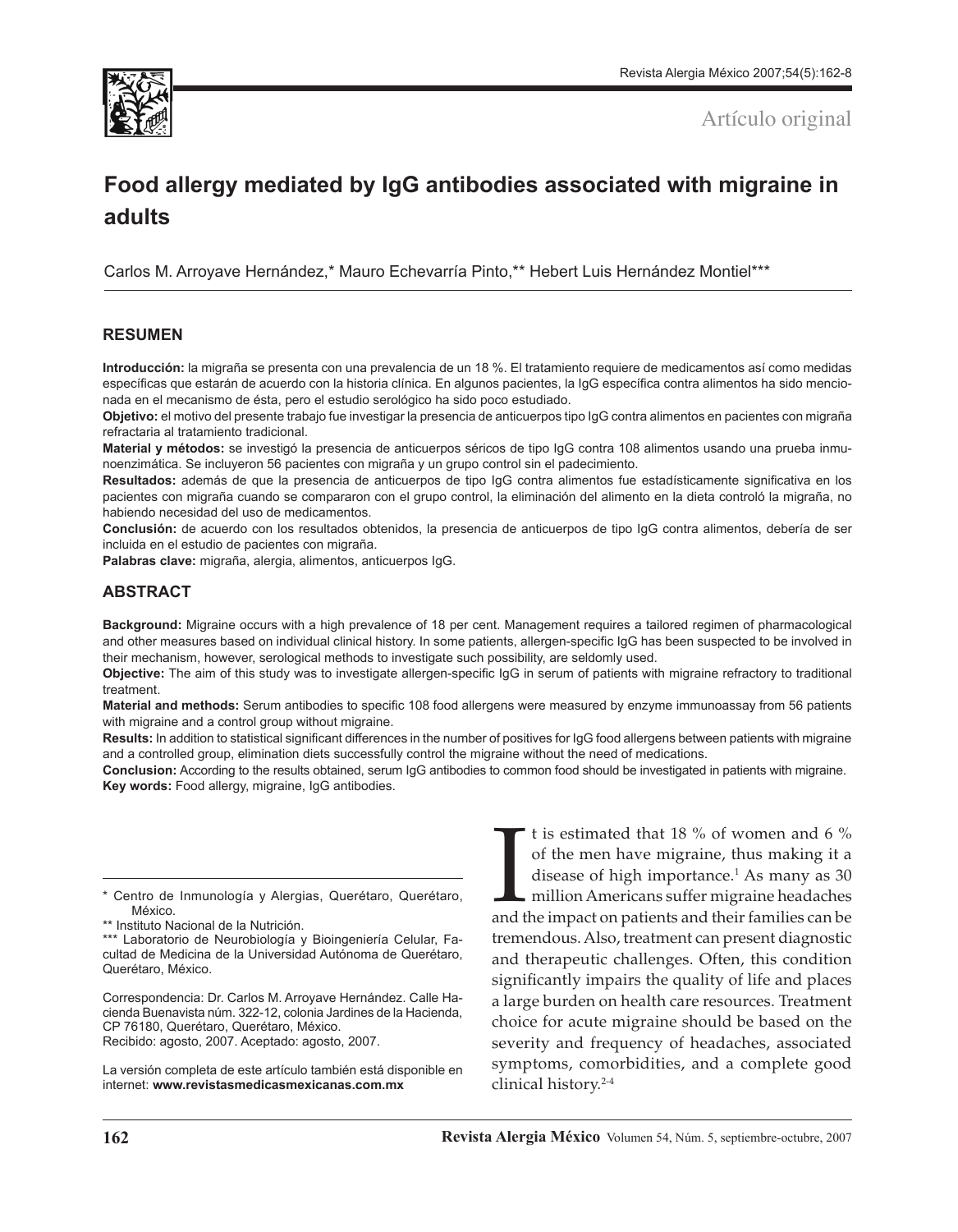Many years ago, the association of pain and/or inflammation with certain clinical signs, led the physician to suspect a connection between the immunological mechanism and headaches or migraine.5 In addition, immediate food allergy has been known to produce systemic and organ specific dysfunction that can be IgE mediated. Lately, few investigations reported headache and migraine as a late allergy reaction mediated by IgG, although the majority of severe reactions are mediated via  $IgE.<sup>5-8</sup>$ 

Migraine epidemiological studies showed that prevalence of this disease is consistently less prevalent in Asians than in Caucasian populations. Migraine in Asians is only 20-50% of that reported in Caucasians.<sup>9</sup>

Migraine is a painful, incapacitating disease that affects a significant portion of the adult population with a substantial economic burden on society. The Disorder is characterized by recurrent unilateral headaches, usually accompanied by nausea, vomiting, photophobia and/or phonofobia. A number of hypotheses have emerged to explain the specific causes of migraine. Current theories suggest a primary central nervous system event. It has been suggested that a mutation in a calcium gene channel renders the individual to be more sensitive towards environmental factors, resulting in a wave of cortical spreading depression when the attacks are initiated, and with a positron emission tomography, an active region has been pointed out in the brainstem.10

Food hypersensitivity encompasses any immunologically mediated adverse reaction following the ingestion of a specific food. Despite the confusion and controversy surrounding this area, significant research advances have been made over the past 30 years defining epidemiologic, pathophysiologic, and clinical features of this food reactions.10-14

Evidence that foods are involved in headache precipitating factors have been supported on the basis of change in immunoglobulin or complement slit product levels during an attack<sup>15-17</sup> local mast cells degranulation,<sup>18,19</sup> plasma histamine levels,<sup>19,20</sup> circulating immune complexes and T cells increase after local food challenge accompanied by an increase in

interluekin-2 release.<sup>21</sup> Finally, it has been found that disturbances of prostaglandin D2 and F2 may alter cerebral blood flow<sup>22</sup> and decreases TNF-RI.<sup>23</sup>

There has been an increase in the prevalence of food allergy, asthma and severe reactions to foods in the past decade. The reason for this increase is unknown and despite the potential for a lethal outcome, no treatments or therapies are available. In the majority of the patients, an IgE mediated food allergy mechanism has been established, however there are cases in which IgG-reactive food elimination diets are helpful in patients with migraine.<sup>24-27</sup>

In the last years, we have focused our investigation on the involvement of IgG antibodies to food, as responsible of a late allergic reaction.

## **MATERIAL AND METHODS**

In the present investigation, patients with recurrent attacks of migraine (at least one a month) were clinically evaluated by a neurologist and received medical treatment, as well as, typical exclusion diets were included. Since migraine is present in patients with other pathology, patients with known allergies, hormonal, neurological or metabolic diseases were excluded. Simultaneously individuals with no allergies, of the same age and gender of as that of the, patients were included as a control group. Venous blood samples were obtained to measure food reactivity in an immunoassay using as a second antibody anti human IgG. The immunoassay analysis was made in Immuno Laboratories, Fort Lauderdale, FL., U.S.A., against 108 food allergens (table 1) that were previously investigated to be the most reactive in different human diseases associated with or without IgE mediated allergy.

Patient's evaluation was made with clinical history, and skin test for IgE mediated allergy. After IgG positive reactivity was reported, all patients were under specific exclusion diet for six months, according to their individual's results, and a specific diet was given to all patients according to test results. At the end of the study, patients were asked to resume consumption of the foods they had been advised to eliminate in order to assess the effects of their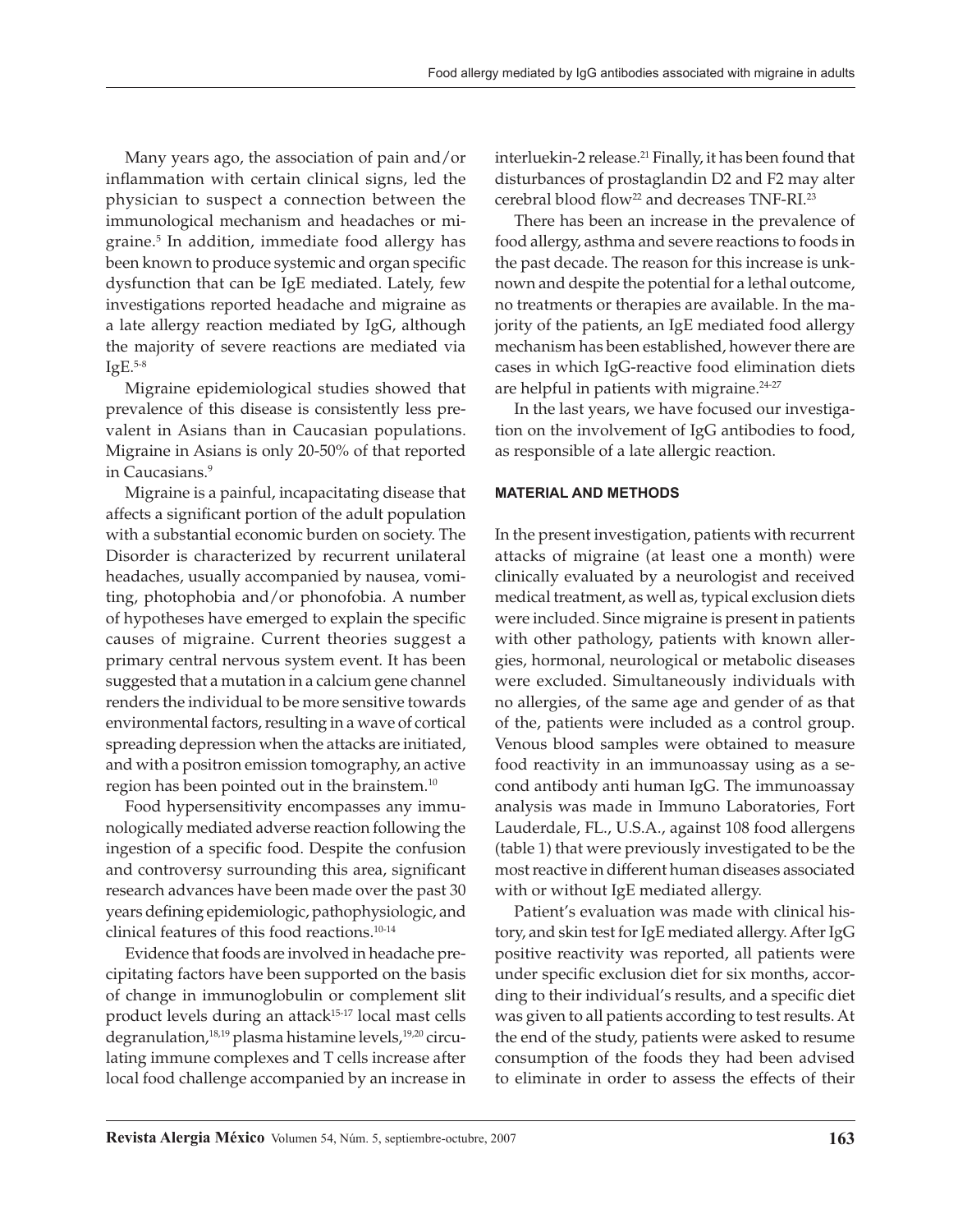| Alfalfa                | Cherry          | Herring   | Parsley      | Shrimp              |  |
|------------------------|-----------------|-----------|--------------|---------------------|--|
| Almond                 | Chicken         | Lamb      | Pea          | Snapper             |  |
| Amaranth               | Chili pepper    | Lemon     | Peach        | Sole                |  |
| Apple                  | Cinnamon        | Lentil    | Peanut       | Soybean             |  |
| Asparagus              | Clam            | Lettuce   | Pecan        | Spinach             |  |
| Avocado                | Clove           | Lime      | Pepper b/w   | Strawberry          |  |
| Banana                 | Cocoa-chocolate | Lobster   | Pepper green | Sugar               |  |
| Barley                 | Coconut         | Mackerel  | Perch        | Sunflower           |  |
| Bean, kidney           | Cod             | Milk cow  | Pineapple    | Tangerine           |  |
| <b>Beef</b>            | Coffee          | Milk goat | Plum         | Tea                 |  |
| Brazil nut             | Corn            | Millet    | Potato       | Tomato              |  |
| Broccoli               | Cranberry       | Mung bean | Potato sweet | Tuna                |  |
| <b>Brussels sprout</b> | Crab            | Mushroom  | Pork         | Turkey              |  |
| <b>Buckwheat</b>       | Egg             | Mustard   | Pumpkin      | Walnut              |  |
| Cabbage                | Eggplant        | Nut meg   | Radish       | Wheat               |  |
| Cantaloupe             | Flounder        | Oat       | Rape seed    | White fish          |  |
| Carrot                 | Garlic          | Olive     | Rice         | Yam                 |  |
| Casein                 | Ginger          | Onion     | Rye          | <b>Yeast bakers</b> |  |
| Cashew nut             | Grape           | Orange    | Sage         | Yeast brewer        |  |
| Celery                 | Grapefruit      | Oregano   | Salmon       | Zucchini            |  |
| Cauliflower            | Haddock         | Oyster    | Sesame       |                     |  |
| Cheese                 | Halibut         | Papaya    | Scallops     |                     |  |

**Table 1**. Standard food sensitivity immuno assay for IgG

reintroduction. During the diet phase of the present investigation, patients were not allowed to take concomitant medication, mainly painkillers. Any patient withdrawing from the diet, were excluded.

Statistical analysis was made with the two-sample *t* test and the Wilcox on Mann-Whitney test.

#### **RESULTS**

There were a total of 56 patients with migraine, along with their respective controls. Their age ranged between 35 and 56 years old. Forty-eight patients were females. Clinical history from fourteen patients showed family history of allergies without migraine. IgE skin test was positive in 5 patients for inhalants for tree to four different foods. Immunoassay for food IgG was found in all patients investigated and in fifteen (26%) of the control individuals. The number of positive IgG food reactivity in a single patient was between six and thirty, in contrast with the control group with none or a maximum of four. Positive reactivity for fruits and vegetables are seen in table 2 and for other foods in table 3. The highest reactivity of the patients group was observed with egg, cheese, cow's milk, yeast bakers, wheat, tomato, casein, pork and beans, and for the control group reactions included cow's milk, cheese and egg.

Some of the patients had reactivity with more than seven foods up to thirty. Food reactivity for this group can be seen in table 4. In this group, banana, bean, cheese, egg, cow's milk, mushroom, sugar yeast and wheat, were the most reactive. In three cases, the IgG was similar positive to their reaction to the IgE skin test. However, the number of reactivity in each case was greater for IgG than for IgE.

After one to six months with the specific diet, 43 of the patients reported no migraine; in four patients, decrease of the intensity and frequency was observed and no changes were seen in nine. When statistical analysis was made between patients and control group for the IgG food reactivity, results showed a  $p < 0.01$ .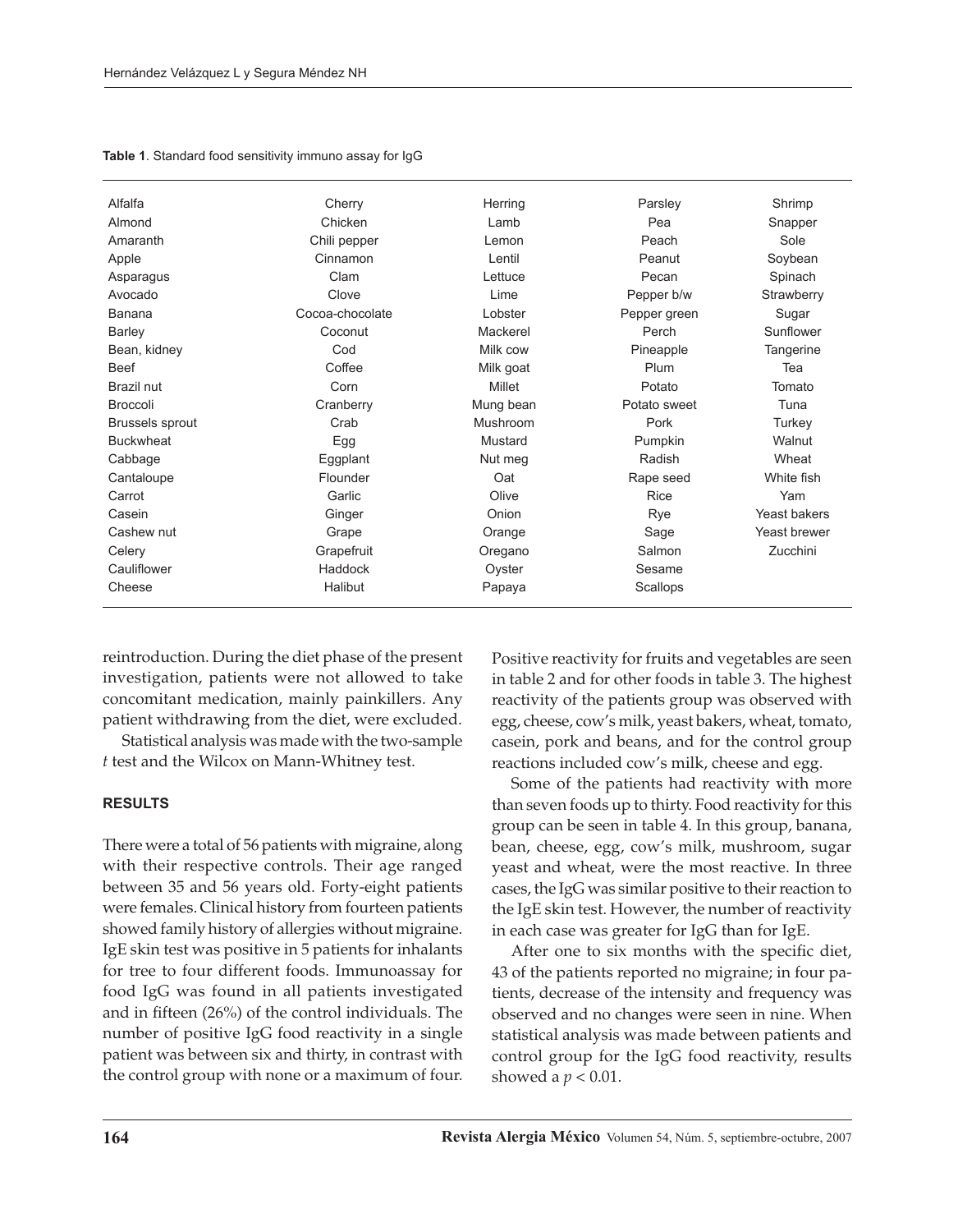| P              | С | Food      | $\overline{P}$ | C              | Food         | $\overline{P}$ | С        |
|----------------|---|-----------|----------------|----------------|--------------|----------------|----------|
| 3              | 0 | Cranberry | 2              | $\mathbf 0$    | Peach        | $\overline{2}$ | 0        |
| 0              | 2 | Eggplant  | 2              | 0              | Pineapple    |                | 0        |
| $\overline{2}$ | 0 | Garlic    | 4              |                | Plum         |                | 0        |
| 4              | 0 | Grape     | 3              | 2              | Potato       | 3              | 0        |
| 8              |   | Lemon     | 11             | 3              | Pumpkin      | 2              | 0        |
| 14             | 3 | Lettuce   | 3              | $\mathbf{0}$   | Radish       | 3              | 0        |
| 2              | 0 | Lime      | 5              | $\mathbf 0$    | Soybean      | 5              | 2        |
| 4              | 0 | Mung bean |                | 0              | Spinach      | 6              | 0        |
| 2              | 0 | Mushroom  | 9              |                | Strawberry   | 7              |          |
| 4              | 0 | Nutmeg    | 2              | 0              | Tangerine    | 4              | 0        |
| 2              | 0 | Onion     | 2              | $\overline{2}$ | Tomato       | 17             | 2        |
| 3              | 0 | Orange    | 12             |                | Zucchini     | 2              | $\Omega$ |
| 2              | 0 |           | 2              | $\mathbf{0}$   | Cherry       | 2              | $\Omega$ |
| 13             | 2 | Parsley   |                | $\Omega$       | Chili pepper | 13             | 2        |
| 11             | 2 | Pea       |                | $\mathbf{0}$   | Corn         | 11             | 2        |
|                |   |           | Papaya         |                |              |                |          |

**Table 2**. Positive serum IgG fruit and vegetables reactivity from 56 patients with migraine and 56 non-migraine control group

 $P =$  patient,  $C =$  control.

**Table 3**. Positive serum IgG food reactivity others than fruit and vegetables from 56 patients with migraine and 56 non-migraine control group

| Food            | P  | C | Food         | $\mathsf{P}$ | C              | Food         | $\mathsf{P}$   | C              |
|-----------------|----|---|--------------|--------------|----------------|--------------|----------------|----------------|
| Amaranth        | 3  | 0 | Herring      | 2            | 0              | Pork         | 14             | $\overline{2}$ |
| Beef            | 2  | 0 | Lamb         | 3            | 0              | <b>Rice</b>  | 9              |                |
| Brazil nut      | 2  | 0 | Lentil       |              | 0              | Rye          | 6              |                |
| Casein          | 15 | 2 | Lobster      | 2            | 0              | Salmon       |                |                |
| Cashew nut      | 3  | 0 | Mackerel     | 2            | 0              | Sesame       | 4              | 0              |
| Cheese          | 24 | 4 | Milk cow     | 24           | 4              | Shrimp       | 10             | 2              |
| Chicken         | 3  | 0 | Milk goat    | 8            | $\overline{2}$ | Snapper      | 2              | U              |
| Cinnamon        |    | 0 | Millet       |              | 0              | Sugar        | 5              |                |
| Clove           |    | 0 | Mustard      | 6            | 0              | Sunflower    |                |                |
| Cocoa/Chocolate | 8  | 2 | Oat          | 4            | 0              | Tuna         | $\overline{2}$ |                |
| Coffee          | 6  | 2 | Oregano      | 2            | 0              | Walnut       | 4              |                |
| Crab            | 4  | 0 | Oyster       | 2            | 0              | Wheat        | 19             | 2              |
| Egg             | 26 | 3 | Peanut       | 11           | 2              | White fish   | 4              |                |
| Ginger          | 2  | 0 | Pepper b/w   | 8            | $\overline{2}$ | Yeast bakers | 21             | 2              |
|                 |    |   | Pepper green | 3            | 1              | Yeast brewer | 12             |                |
|                 |    |   |              |              |                |              |                |                |

 $P =$  patient,  $C =$  control.

#### **DISCUSSION**

Patients with recurrent migraine refractory to traditional treatment were studied for the presence for IgG food reactive antibodies. After one month of elimination diet, as per test results, 43 out of 65 patients showed a complete remission of their migraine. The association of migraine and food allergy has been known for many years mainly through an IgE mediated mechanism.5,22-29 However, the association of food IgG mediated disease has been supported by few studies.6,29-33 In the present study, disease activity was controlled by elimination diet.

Even though the IgG assay was done in the USA, we believe that food allergens between both countries are similar. Today, the origin of many food items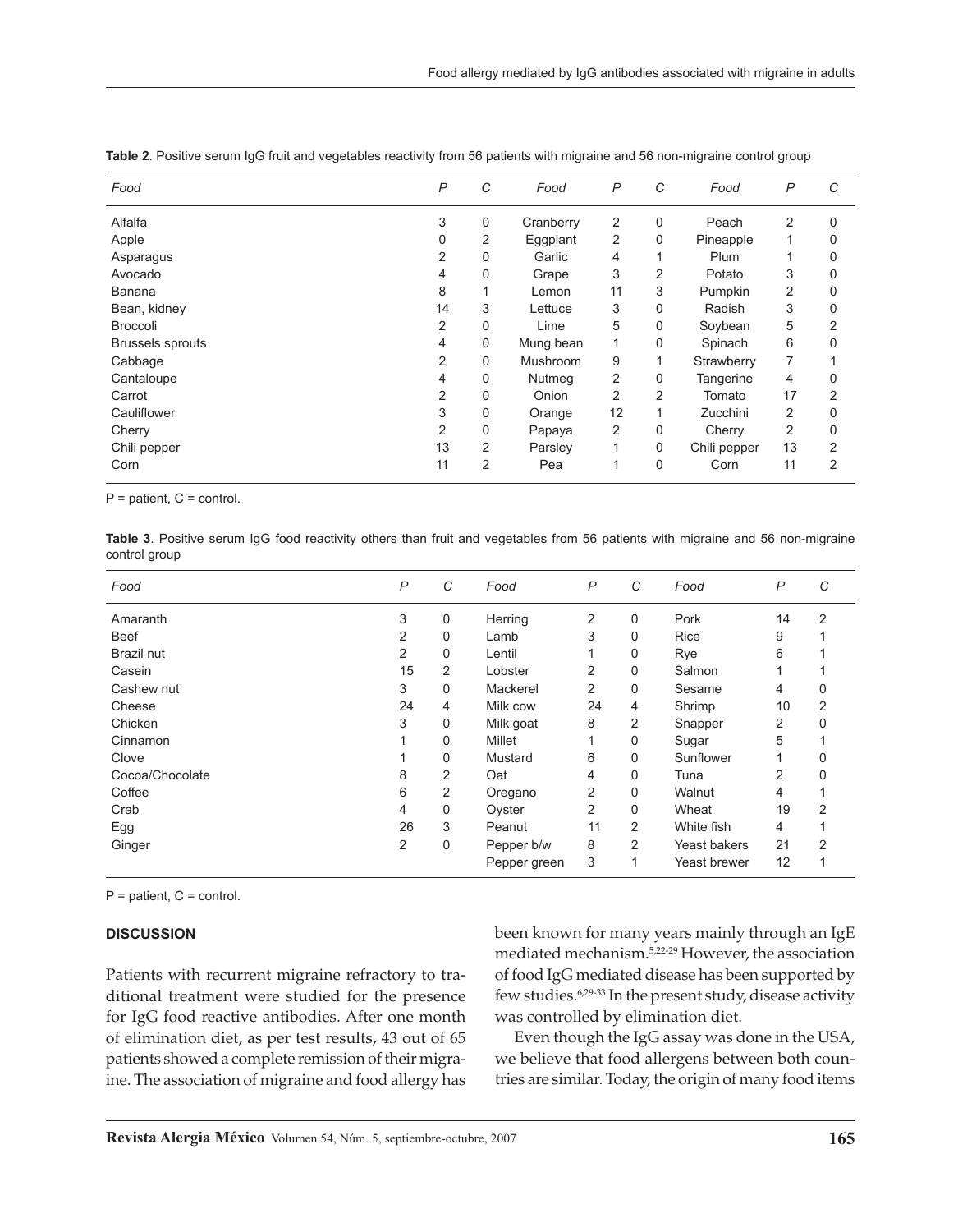| Food                    | $\overline{P}$          | Food      | $\mathsf{P}$   | Food       | $\overline{P}$ | Food            | $\overline{P}$             |
|-------------------------|-------------------------|-----------|----------------|------------|----------------|-----------------|----------------------------|
| Alfalfa                 | $7,11*$                 | Clove     | 8              | Mushroom   | 2,4,5,7,8,11   | Rye             | 1,3,7,8                    |
| Amaranth                | 5                       | Coffee    | 9,11           | Mung bean  | 2              | Sage            | 8                          |
| Asparagus               | 1,8,11                  | Corn      | 1,10           | Mustard    | 8              | Sesame          | 1,8,11                     |
| Avocado                 | 9,10                    | Crab      | 6              | Nut meg    | 8              | Shrimp          | 6                          |
| Banana                  | 1,2,3,6,7,11            | Cranberry | 4,7            | Oat        | 1,7            | Spinach         | 1, 2, 3, 11                |
| <b>Barley</b>           |                         | Egg       | 1,2,4,5,6,8,10 | Onion      | 7              | Snapper         | 2                          |
| Bean                    | 4,7,8,10,11             | Eggplant  | 7              | Orange     | 7              | Sunflower       | 8                          |
| Broccoli                | 3                       | Garlic    | 7,11           | Oregano    | 8              | Sugar           | 2,4,5,8,11                 |
| <b>Brussels sprouts</b> | 3,9                     | Ginger    | 8              | Oyster     | 8              | Tomato          | 7,11                       |
| Cabbage                 | 3                       | Grape     | 7              | Papaya     | 3              | Tangerine       | 7,8                        |
| Cantaloupe              | 7                       | Herring   | 2              | Pepper b/w | 1,2,5,7        | Tuna            | 2                          |
| Carrot                  | 7                       | Lemon     | 7,8,10         | Pork       | 9              | Yeast           | 2,4,6,7,8,10,11            |
| Cashew nut              | 1,7                     | Lettuce   | 1,7            | Pineapple  | 2              | bakers<br>Yeast | 2, 3, 4, 5, 6, 7, 8, 9, 11 |
| Cauliflower             | 3                       | Lime      | 7,8            | Parsley    | 3              | brewer<br>Wheat | 3,7,8,9,10,11              |
| Celery                  | 7                       | Lentil    | 2              | Pea        |                | Walnut          | 9                          |
| Cheese                  | 1, 3, 4, 5, 6, 8, 9, 10 | Lobster   | 6              | Peach      |                | Zucchini        | 11                         |
| Cherry                  | 3                       | Mackerel  | 2              | Plumb      |                |                 |                            |
| Chili pepper            | 9                       | Milk cow  | 1,2,3,8,9,10   | Pumpkin    | 2              |                 |                            |
| Cinnamon                | 8                       | Milk goat | 1,4,11         | Rice       |                |                 |                            |
|                         |                         | Millet    |                | Radish     | 3,7            |                 |                            |

**Table 4**. Positive serum IgG food reactivity from eleven patients having between seven and thirty food reactivities

Every number represents a patient.

in México is not easily identified due to the fact that we can find in any market, meat, milk or vegetables produced in other countries. Therefore, we accept test results without any reservation, although the optimum method of determining a food allergy is by challenging with fresh food,<sup>34</sup> however it's accepted that allergy testing can be done with commercial available purified allergens.

During review of clinical history, we found six patients with migraine and colitis. After a month of specific diet, improvement of both diseases was observed. This result was expected, since it is known that there exists an association of gastrointestinal disease and IgG food hypersensibility.35-37 Furthermore, food-specific IgG4 antibodies have been demonstrated to be associated with irritable bowel syndrome. The exclusion diet based on IgG4 titers, improved symptoms and is associated with improvement of rectal compliance. In one of the investigations, after 12 weeks diet, a reduction in symptom score was observed in comparison with

patients in a sham diet.<sup>36</sup> In addition, research done in dogs, showed that these animals with gastrointestinal disease had more food allergen-specific IgG compared to normal and atopic dogs.<sup>38</sup>

The positive IgG food reactivity seen in the control group is probably difficult to explain, since they did not have any disease or allergy. However, the presence of food reactive IgG antibodies has been observed in healthy individuals. 39-41

The presence of several reactivities in a serum sample, such as in eleven patients found in the present investigation (Table 4), could be explained due to a cross reactivity with fruit and/or vegetables. This cross reactivity has been demonstrated by immunoblot and immunodot-blot analysis, as well as prick skin test with peanut, soybean, lima bean, pea, and garbanzo bean.<sup>37</sup> Multiple sensitizations to other vegetable products have been observed, whether they come from the same family or taxonomically unrelated, although they do not always share the same clinical expression. The basis of this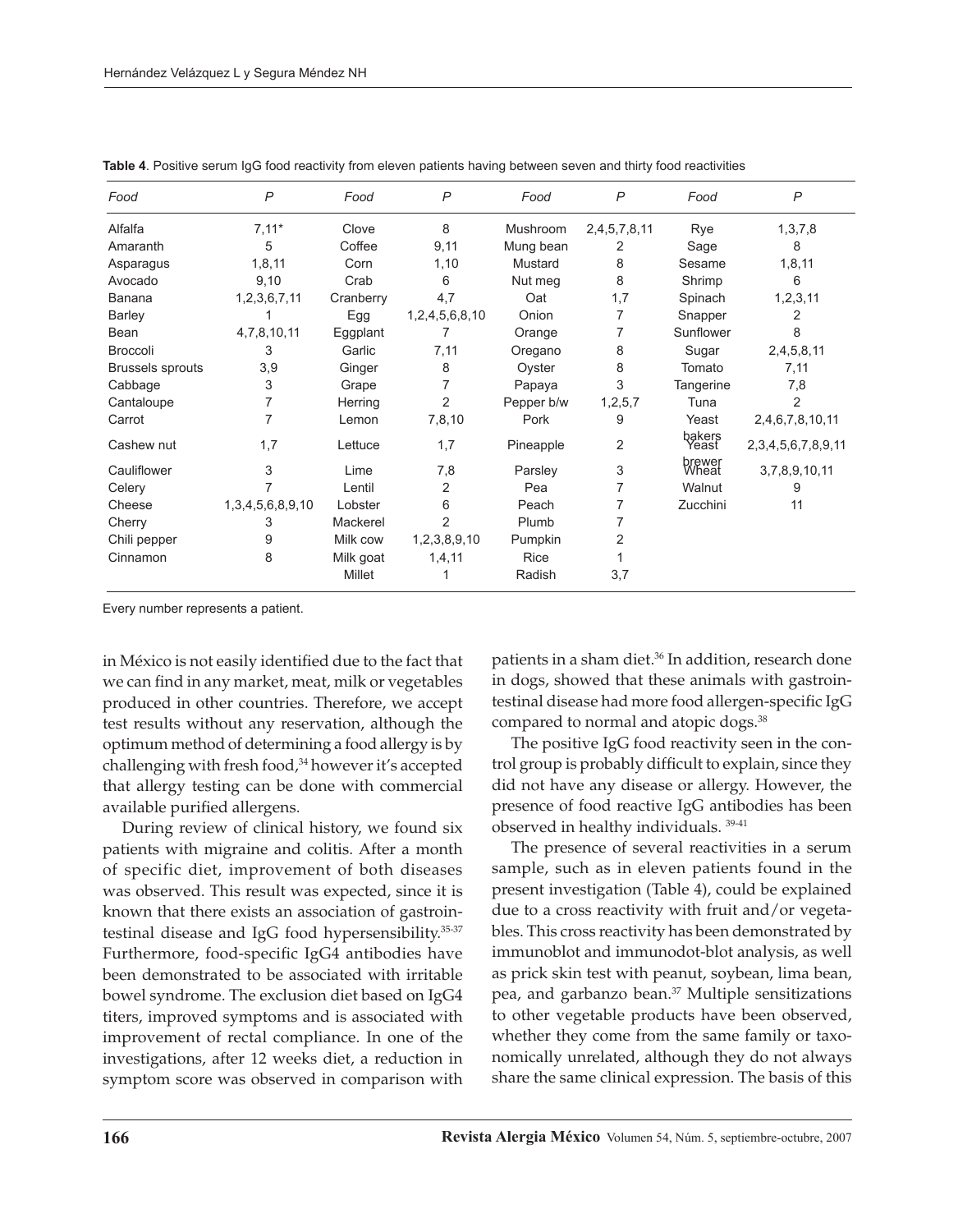association among vegetables foods and with pollens lies within the existence of antibodies against "pan allergens", which determine cross-reactivity. Pan allergens are proteins spread throughout the vegetable kingdom, implicated predominantly in biological functions such as defense mechanism, and consequently, their sequences and structures are highly conserved. They are thermostable and resistance to pepsin digestion, which makes them potent food allergens, thus explaining the frequent development of systemic symptoms.<sup>42-44</sup>

Other important molecules for cross reactivity are the profilins. They are proteins highly conserved in all eukaryotic organisms and present in pollens and a wide variety of vegetable foods.44-46 However, clinical relevance of cross-reactions based on recognition of carbohydrate determinants and profilin is limited to the population of food or pollen-allergic patients. For selected food allergies however, N-glycans and in specific profiling are of potential clinical relevance.39 Finally, many plant derived agents contain proteins with tree pollen allergy.42-45

Epitope binding patterns of specific food allergens might help to predict which patients will most likely outgrow their food allergy or which patients are clinically tolerant. This may also help to avoid food challenges, which carry a risk for a potentially severe outcome. Research in this field is on the way, showing that IgE and IgG4 epitope mapping by microarray immunoassay revealed diversity of immune response to a specific allergen.<sup>46,47</sup>

Cross reactivity has been observed between pollens and vegetables as well as fruit, therefore, before elimination diet, oral challenges may be important, because has been found that the clinical evaluations and testing was not enough to identify such reactivity.<sup>48,49</sup>

Characterization of cross-reactivity allergens facilitates the study of factors determining clinical relevance of cross-reactivity and possible efficacy of immunotherapy in food allergy. Prescribing therapeutic elimination diets in patients with fruit allergy should include recommendations on which other foods of the same family or group may be safely consumed.

The exclusion of foods to which patients have IgG antibodies might be beneficial in controlling migraines, despite the fact that these antibodies are also present in healthy individuals. The observations that adherence to the diet is critical in determing a good outcome, it is further supported by the observation that the presence of migraine returns few days after the patient reintroduced the food eliminated before the time established in the protocol.

In summary, results from this investigation, support the hypothesis that migraines can be associated with late immunological mechanisms mediated by IgG. Diagnosis was made through an immunoassay and elimination diet of the positive foods, successfully controlling migraines without medication. We suggest that testing for IgG-specific food appears to be helpful in the evaluation of patients with migraine that is refractory to traditional treatment.

### **REFERENCES**

- 1. Silberstein S. Practice parameter: evidence-based guidelines for migraine headache (an evidence-based review): report of the Quality Standards Subcommittee of the American Academy of Neurology. Neurol 2000;55:754-62.
- 2. Aukerman G, Knutson D, Miser W. Management of the acute migraine headache. Am Fam Physician 2002;66:2123-30.
- 3. Pascual J, Leno C. A woman with daily headaches. J Headache Pain 2005;6:91-2.
- 4. Smetana G. The diagnostic value of historical features in primary headache syndromes: a comprehensive review. Arch Intern Med. 2000;160:2729-37.
- 5. Empl M, Straube A. The immune system and primary headache syndromes. Anaesthesist 2001;50:783-91.
- 6. Kniker W. Immunologically mediated reactions to food: state of the art. Ann Allergy 1987;59:60-70.
- 7. Barnes R, Harvey M, Blears J, Finn R, Johnson P. IgG subclass of human serum antibodies reactive with dietary proteins. Int Arch Allergy Appl Immunol 1986;81:141-7.
- 8. El Rafei A, Peters S, Harris N, Bellanti J. Diagnostic value of IgG4 measurements in patients with food allergy. Ann Allergy 1989;62:94-9.
- 9. Stewart W, Lipton R, Liberman J. Variation in migraine prevalence by race. Neurology 1996;47:52-9.
- 10. Edvinsson L, Uddman R. Neurobiology in primary headaches. Brain Res Brain Res Rev 2005;48:438-56.
- 11. Anderson J. Milestones marking the knowledge of adverse reactions to food in the decade of the 1980s. Ann Allergy 1994;72:143-54.
- 12. Chandra R, Gill B, Kumari S. Food allergy and atopic disease: pathogenesis, diagnosis, prediction of high risk, and prevention. Ann Allergy 1993;71:495-502.